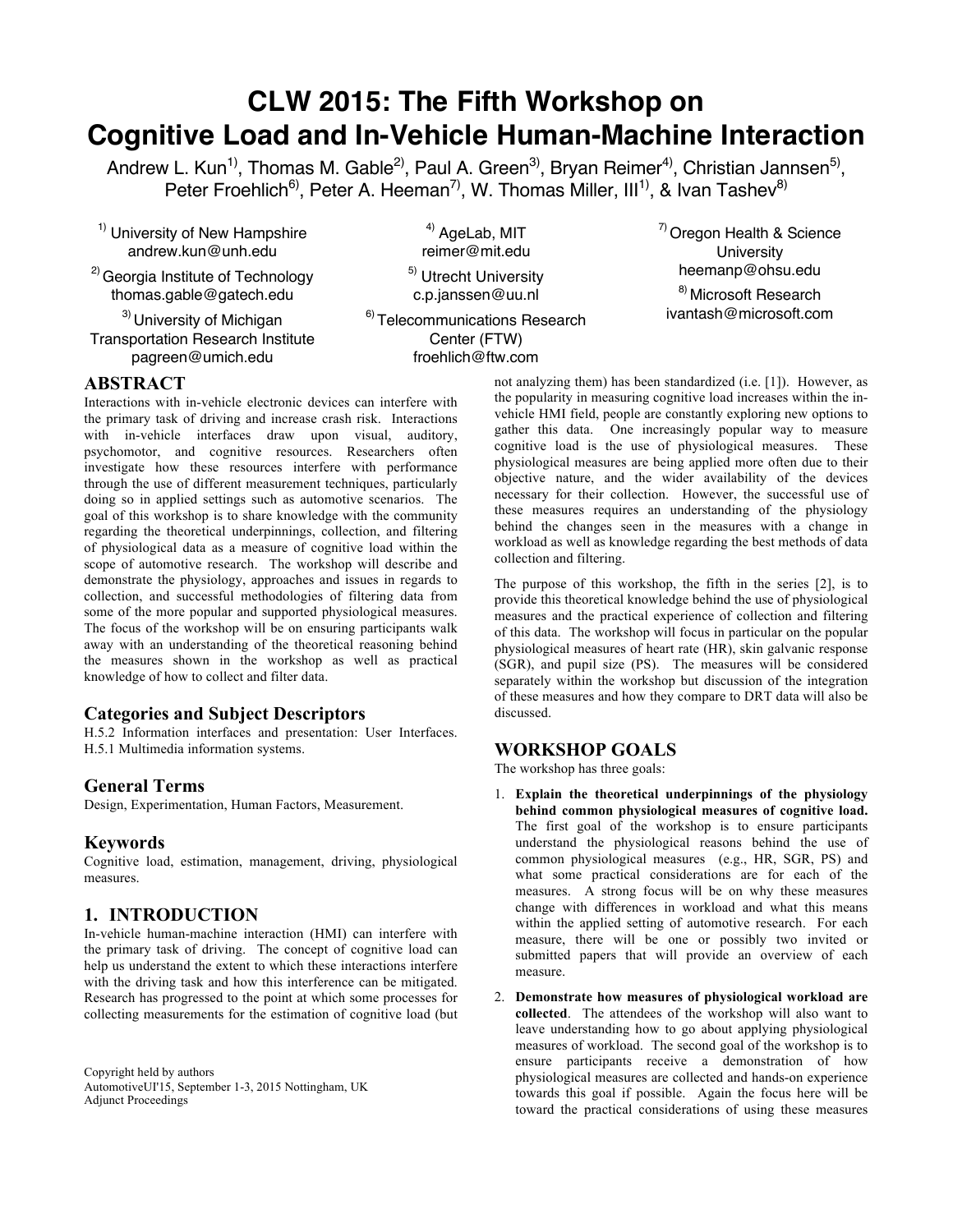within an automotive environment. Presenters may also provide DRT measures to compare against the physiological data collected so the audience can see the differences between the data collection and analysis techniques, issues and outcomes. The goal for the audience is to get hands-on experience to a level that they understand the basic working of the equipment.

3. **Present techniques of how the data from these measures are reduced and analyzed**: The last goal for the workshop and to allow attendees to walk away with applicable knowledge is ensure they understand how to go about filtering the data that they will collect. To some extent, this will involve summarizing existing practice codified in standards or discussed in previous studies within the space for the participants. However, we will be looking to go beyond what is in those documents, discussing practical problems of filtering and cleaning up the data, censoring, rules for determining and eliminating outliers, methods of quantifying lost data, identifying potential confounding factors and situations that arise with the use of a measure can bias interpretations of results and software that can help produce results.

The workshop organizers will bring together a number of experts from government, industry, and/or academia to address the above topics. In addition, position papers on these topics will also be solicited. In contrast to prior workshops on the topic of cognitive load, this workshop will focus on physiological measures, though other forms of measuring workload may also be included depending on the quality and applicableness of submissions. The focus will be on measures that are commonly used and somewhat easily accessible to researchers and will focus on discussions in detail about practical issues.

## **2. WORKSHOP ORGANIZATION**

## **2.1 Before the Workshop**

## *2.1.1 Program Committee Recruitment*

The program committee will be recruited from the extensive list of academic and industry contacts of the organizers, in the HCI, speech, ubiquitous computing, and human factors and ergonomics communities. We will primarily target our colleagues who were part of the PC in 2011, 2012, 2013, and 2014.

## *2.1.2 Publicity and Soliciting Papers*

The workshop will be publicized using a dedicated website hosted by the University of New Hampshire. The Call for Papers will be distributed via the following channels:

- ACM CHI mailing list,
- Ubicomp mailing list,
- WikiCFP,
- HFES Surface Transportation Technical Group Newsletter,
- Driving Assessment conference email list,
- Contacts of program committee members in their fields.

#### *2.1.3 Paper Submission, Review and Selection*

We will invite papers by experts on physiological measures of cognitive load. We will work with the authors on any necessary edits and improvements.

Position papers will be submitted and reviewed using the EasyChair conference management system [3]. This will allow

for online paper submission and simple management of reviewer assignments and feedback. The organizers will make the final paper selection based on reviewer recommendations. Note that EasyChair is a free service hosted by the University of Manchester CS Department; therefore no funding will have to be secured for its operation.

## *2.1.4 Final Pre-Workshop Activities*

The list of accepted and invited papers will be posted on the workshop website in early September. The organizers will create a mailing list to distribute accepted papers to workshop participants prior to the workshop. Participants will also be encouraged to use the mailing list to initiate interactions before the workshop.

## **2.2 During the Workshop**

### *2.2.1 Sessions*

The workshop will start with an introduction by a leader in the automotive user interface research community to discuss the overall impact of measuring cognitive demand and how the use of physiological measures can help towards this goal. This introduction will be followed by three sessions:

**Session 1: Discussion of the reasons behind the use of physiological measures –** Invited presenters will discuss theoretical reasoning behind the use of popular physiological measures and practical considerations that can come along with the collection of this data. The presentations during this session will provide the audience with the theoretical understanding of why physiological differences are seen, so that in the following sessions they are able to understand the implications of the data being collected and filtered. The goal for the audience is get basic affinity with physiological measures as well as a deeper understanding of practical issues in applying these measures within the automotive settings. These presentations will be aimed toward goal 1 of this workshop.

**Session 2: Demonstrations of measure collection –** Presenters will provide an opportunity during the second session to get either a hands on experience with the collection of certain physiological measures if the hardware is available or at the least a very in depth presentation on the process. Those attending the meeting will be invited to bring hardware and software or recordings of the use of these systems to demonstrate the physiological measures in question. This includes hardware and software for the measures (i.e. HR monitors, SGR detection equipment, and eye trackers), as well as a driving simulator or driving video game to show how the data are collected in a real study. As with the whole workshop this will focus on issues that can appear during the process that are stumbling blocks for researchers within automotive research. This session is aimed at goal 2 of this workshop, in providing experience of actually using the physiological measures in a study.

**Session 3: Discussion of techniques to measure reduction and analysis –** The third session will focus on papers and invited speakers presenting on the topic of reduction and analysis of physiological measures. This process can be very long and tedious so it will not be as hands-on as other sessions but should still be informative to participants and give participants more applicable knowledge of the process of analysis in this space. This session will be particularly focused on "tricks-of-the-trade" within the automotive field and looking at different approaches and tools people use in the analysis of physiological data. This session aims to fulfill the 3<sup>rd</sup> goal of the workshop.